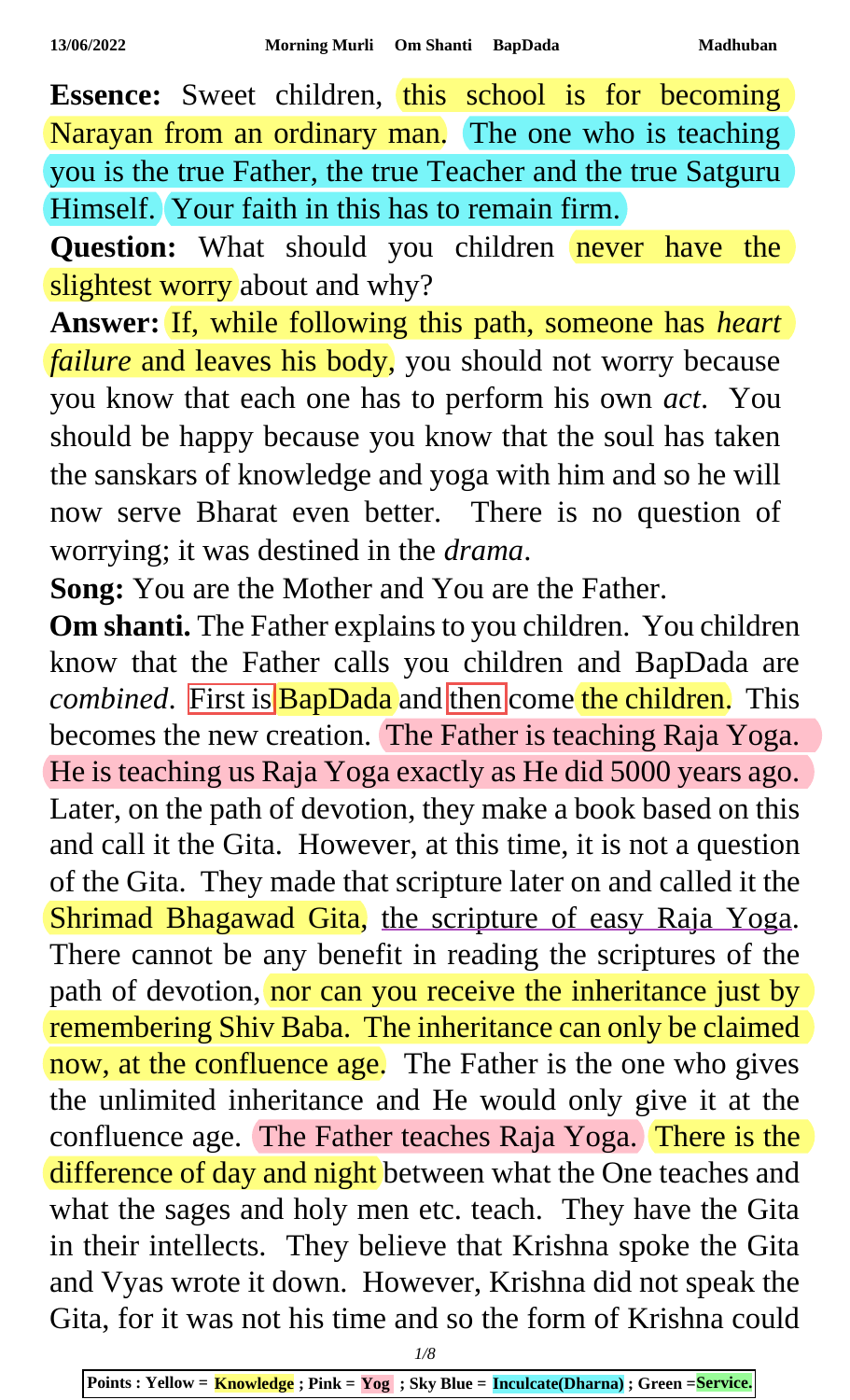not exist then. The Father explains and makes everything *clear*. He says: Now, *judge* for yourselves! His name is famous. Only the One who tells the truth can change an ordinary human into Narayan. You children know we are sitting in this school and sacrificial fire of the knowledge of Rudra in order to change from an ordinary human into Narayan. The name 'Shiv Baba' is good. There is definitely both the Father and Dada. You have come here with this faith. The Father explains the essence of all the Vedas and scriptures through Brahma and also says: I am making you trikaldarshi (knowers of the three aspects of time). It is not that you become trilokinath (masters of the three worlds); no. You only become the masters of the home of Shiva and that is not called the world. This world is the only place where humans reside and this is the human world, the living world, whereas that is the incorporeal world. You are just given the *knowledge* of the three worlds, but He does not make you the masters of the three worlds. You have received the knowledge of the threes worlds, and this is why you are called trilokdarshi (seers of the three worlds). Even Lakshmi and Narayan cannot be called the masters of the three worlds. Vishnu cannot be called the master of the three worlds either because he does not even have the knowledge of the three worlds. Lakshmi and Narayan, who are Radhe and Krishna in their childhood, do not have the knowledge of the three worlds. You have to become trikaldarshi and take *knowledge*. They say Krishna was the master of the three worlds, but that was not so. The master of the three worlds would be one who rules the three worlds. He only becomes the master of Vaikunth (heaven). The golden age is called Vaikunth. The silver age cannot be called Vaikunth. I (Shiv) cannot become the master of this world. Shiv Baba is only the Master of brahm, the supreme element. He is only the Master of Brahmand where we souls stay in oval forms. Brahma, Vishnu and Shankar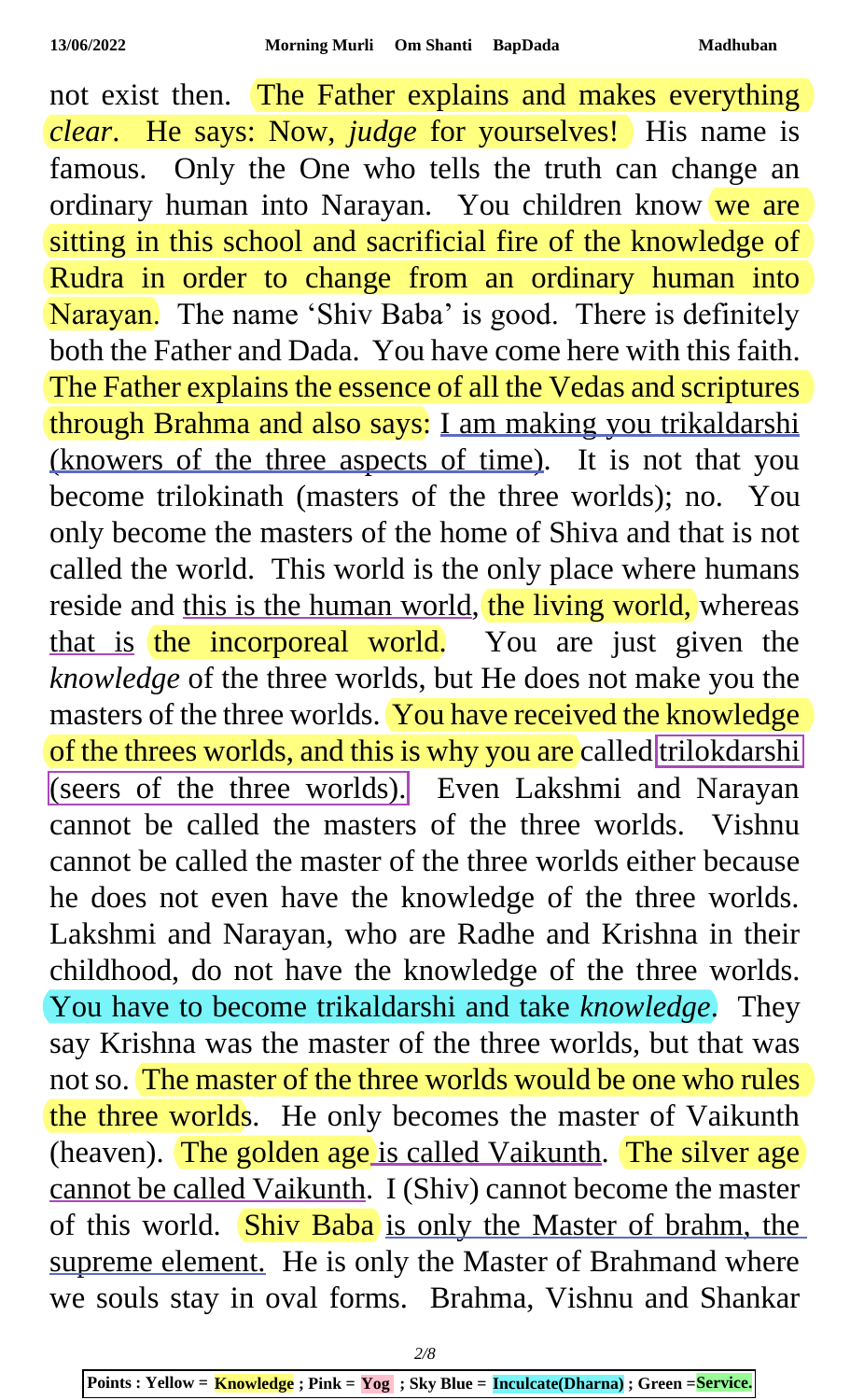reside in the subtle region, and so you would call them the masters of that place, whereas you become the masters of Vaikunth. One is a matter of the subtle region and the other a matter of the incorporeal world. Only you are able to become trikaldarshi. Your third eyes are open. They show a third eye in the centre of the forehead. This is why they say 'trinetri' (one with three eyes). They show the deities with this symbol, but it is when you become karmateet that you become those with three eyes; that refers to this time. The deities do not blow the conch shell of knowledge. They have shown a physical conch shell symbolises the mouth. You blow the conch of knowledge through it. You are studying *knowledge* just as they study *knowledge* in a big *university*. This is the *Godfatherly University* of the Purifier. You are *students* of such a big *university* and, together with that, you also know our Baba is our Father, our *Teacher* and our Satguru too; He is everything. The Mother and Father give you happiness in every situation. This is why it is said: You are the Mother and You are the Father. That One is the *Saccharine*, very sweet. There cannot be anyone as sweet as the deities. You children know that Bharat was very happy, *ever healthy* and *ever wealthy;* it was completely pure. It is also said: *Viceless* Bharat. However, you cannot say this anymore; you would now say it is *vicious* and impure. The Father explains and makes everything so simple. You know the Father and the inheritance. Baba makes you so sweet. You also *feel* you have to study and teach others according to shrimat. This is your only business because, apart from this, there is a lot of suffering for the actions of your many births. If someone falls ill and has *heart failure* the next day, then just consider it to be destined in the *drama*. Maybe the soul has to play a different *part* now, so there is no question of sorrow. The *drama* is fixed; he has to play another *part*. What is there to worry about? He will serve Bharat even better because he has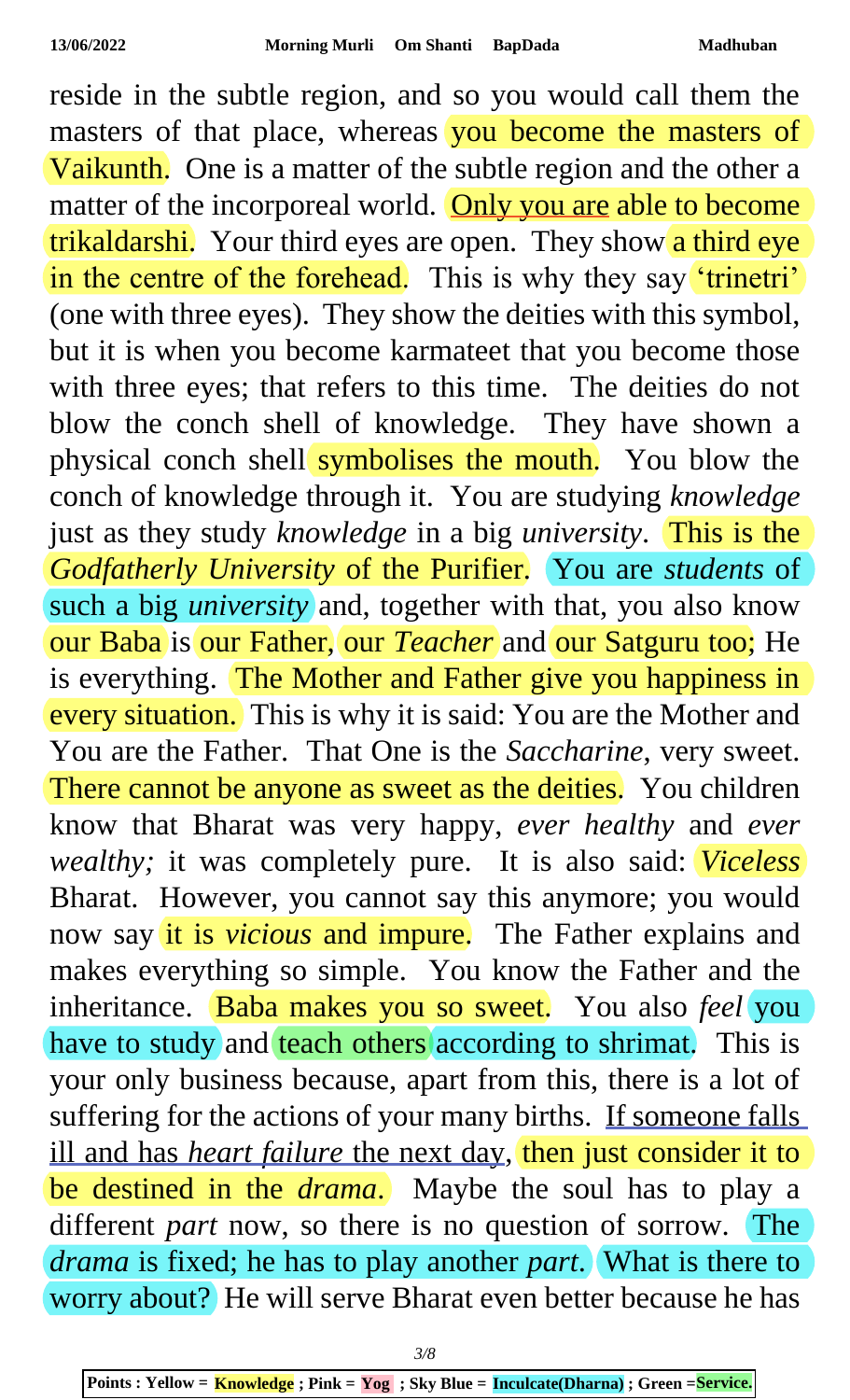taken such sanskars of bringing benefit to others, so you should be happy. It is explained that even if your mother dies, you should eat halva. A great deal of understanding is needed in this. You know we are *actors*. Each one has to *act* in his own way. This is fixed in the *drama*. You have to leave one body and play another *part*. Whatever sanskars you take from here, you will *serve* there in an incognito way. The sanskars remain in souls. Respect is given to important, *serviceable* children. Only you children are those who do *service* and bring benefit to Bharat. All the rest continue to cause a loss; they make Bharat impure. For instance, when a *first-class* sannyasi is about to leave his body, he would just sit down in the belief that he will leave his body and merge into the brahm element. In that case, he would not be able to bring benefit to anyone, because he is not a child of the Benefactor Father. You are children of the Benefactor, so you do not cause a loss for anyone. You would depart for the sake of bringing benefit. This is an impure world. The Father has issued an *ordinance*: We do not need this creation that has been created by indulgence in vice; it is tamopradhan. For half a cycle, you have been causing each other sorrow by using the sword of lust. It is the five evil spirits of Ravan that cause you sorrow, so these are your greatest enemies. There wasn't a place such as 'Golden Lanka' etc. They have just made up those stories. The Father says: This is a matter of the unlimited. The entire human world is at this moment bound by the chains of Ravan. They have shown a good picture in the *magazine*: everyone is in the cage of Ravan. Everyone is in the cottage of sorrow. There is no cottage free from sorrow. There is no Ashoka (free from sorrow) *Hotel*; all are *hotels* of sorrow. They perform such dirty actions! You children know who are clean and who are dirty. You are now becoming flowers. You children understand how long the *part* is that is *recorded* in this soul. These are very *wonderful* points. This tiny soul is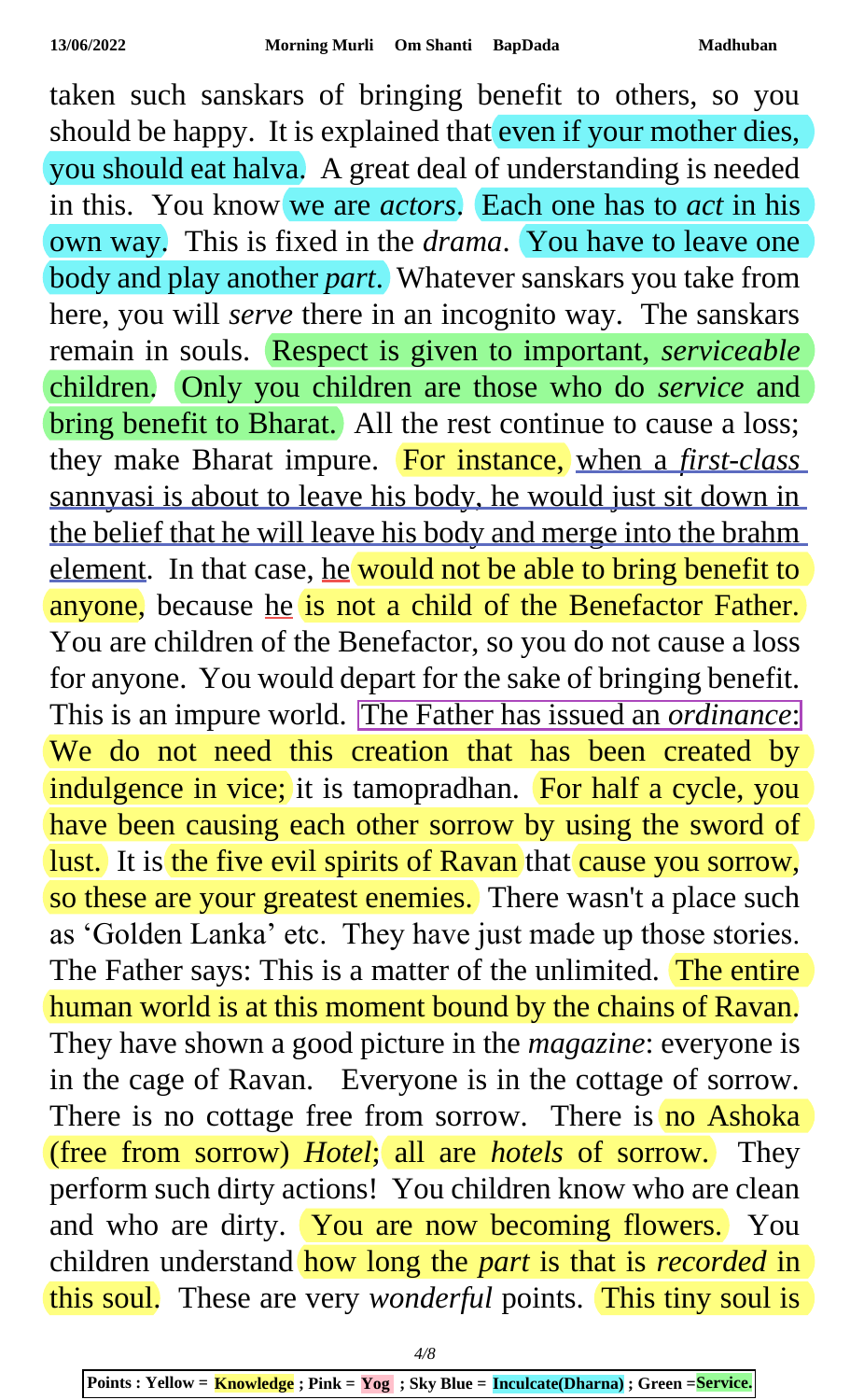filled with an imperishable *part* of 84 births. They also say: We are impure and tamopradhan. It is now the *end*. There is bloodshed without cause. So many die through one *bomb*. You know this is the old world and it will not remain. This is an old world and these are old bodies and we now have to go to the new world and take new bodies. This is why we are making effort on the basis of shrimat. Definitely, all of these children are His helpers. By following the shrimat of Shri Shri, we are becoming Shri Lakshmi and Shri Narayan. You would not call a *vice president a president*; that is not possible. How could God incarnate in pebbles and stones? It is remembered that He said: At the time of extreme irreligiousness I come. I have to come at the end of the iron age when you have become completely impure. You children now have to remember Me, your Father. Baba asks: Are you able to remember Baba? You reply: Baba, we forget You again and again. Why? You never forget your worldly father. However, this is a completely new aspect. The Father is incorporeal, a dot. You haven't developed this *practice* yet. They say: We have never heard of this before and we did not remember Him in that way. Even the deities do not have this knowledge because it disappears completely. They cannot be called spinners of the discus of self-realisation either, although it is said that the dual form of Vishnu becomes Lakshmi and Narayan. To symbolise a family life, they show two forms: Brahma and Saraswati, Shankar and Parvati, Lakshmi and Narayan. Only the One is the Highest on High; then there are the *second* and the *third*. The Father now says: Children, forget your bodies and all the bodily religions and consider yourselves to be souls: I, a soul, am a child of the Father. I am not a sannyasi. Remember the Father and forget the religions of the body. It is very easy. We are now sitting with the Father. Baba sits here and explains through Brahma. Bap and Dada are *combined*. Just as they show twins being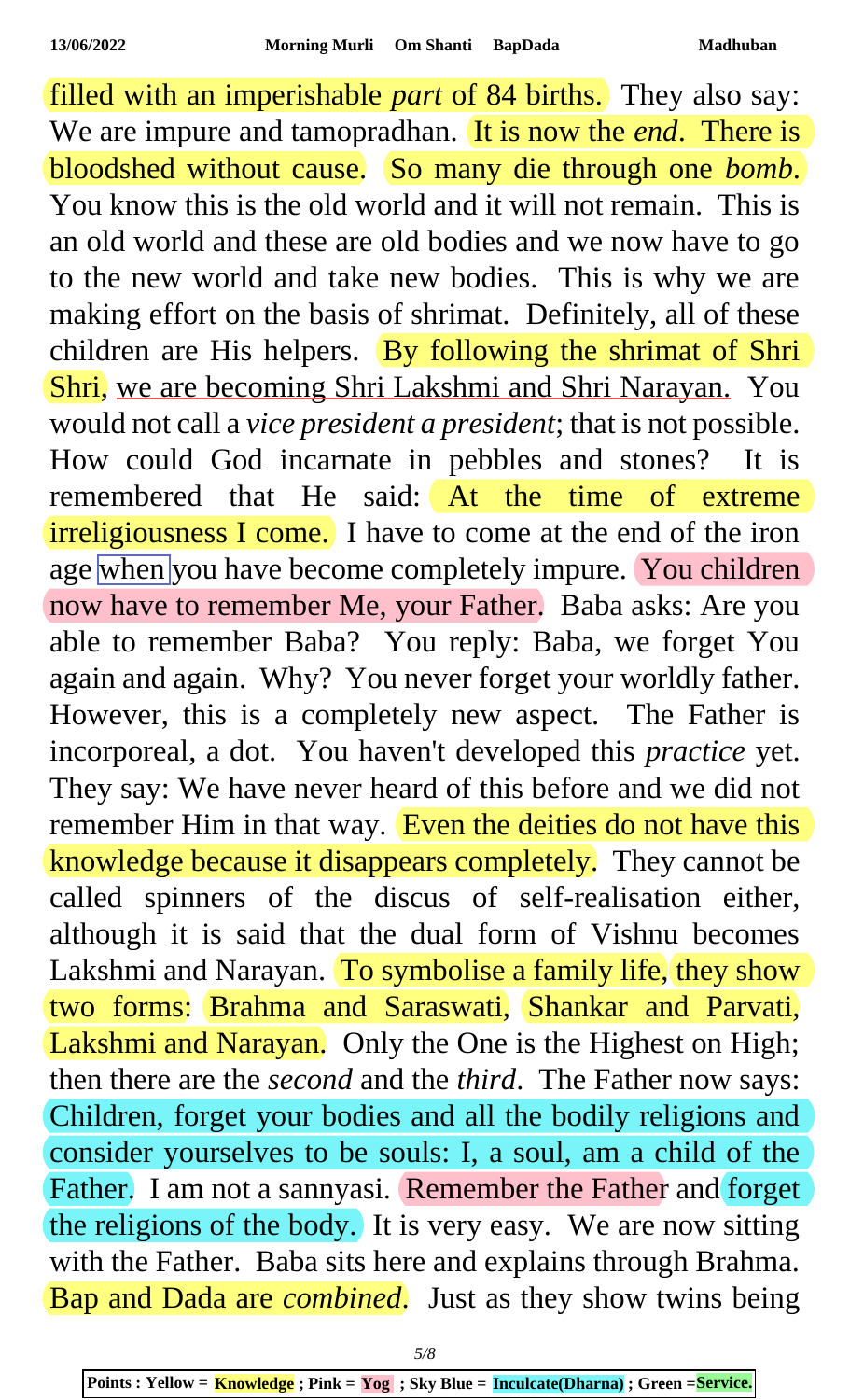born together, so this is also the *part* of two together. It has been explained to you children: Your final thoughts will lead you to your destination. If, at the moment of death, your intellect wanders somewhere, you will have to take birth there. If, at the moment of death, you see the face of your husband, your intellect goes there. Whatever is in your consciousness during your final moments has a great influence. If, at that moment, they have the awareness that they want to become a child like Krishna, then, don't even ask! They would then take birth as a very beautiful child. Now, you only have to keep one intoxication for the final moments. What are you doing at this moment? You know you are remembering Shiv Baba. Everyone has visions. The ones with the peacock-feather crowns are Radhe and Krishna, for there will be princes and princesses; but when? In the golden age or in the silver age? This depends on your efforts. You will receive a high status depending on how much effort you make. You say: We will claim a kingdom for 21 births. If Mama and Baba claim it, why should we not *follow* them? You have to imbibe *knowledge* yourself and then enable others to imbibe it. You have to do this much *service* and you will then be able to claim a reward for 21 births. Those who do not make effort well in *school* claim fewer *marks*. You gain victory over Maya, the five vices; your war is nonviolent. If they did not show Rama with his symbols, how could you differentiate between those of the sun dynasty and those of the moon dynasty? The Father says: To whatever extent you make effort, so your final thoughts will lead you to your destination. You should never even have any thought about your body; you have to forget everything. The Father says: You came bodiless and you have to return bodiless. You are such a tiny dot listening through those ears and speaking through the mouth: I, the soul, leave one body and enter another. Now, we souls are to go back home. Baba decorates us so well that we become deities from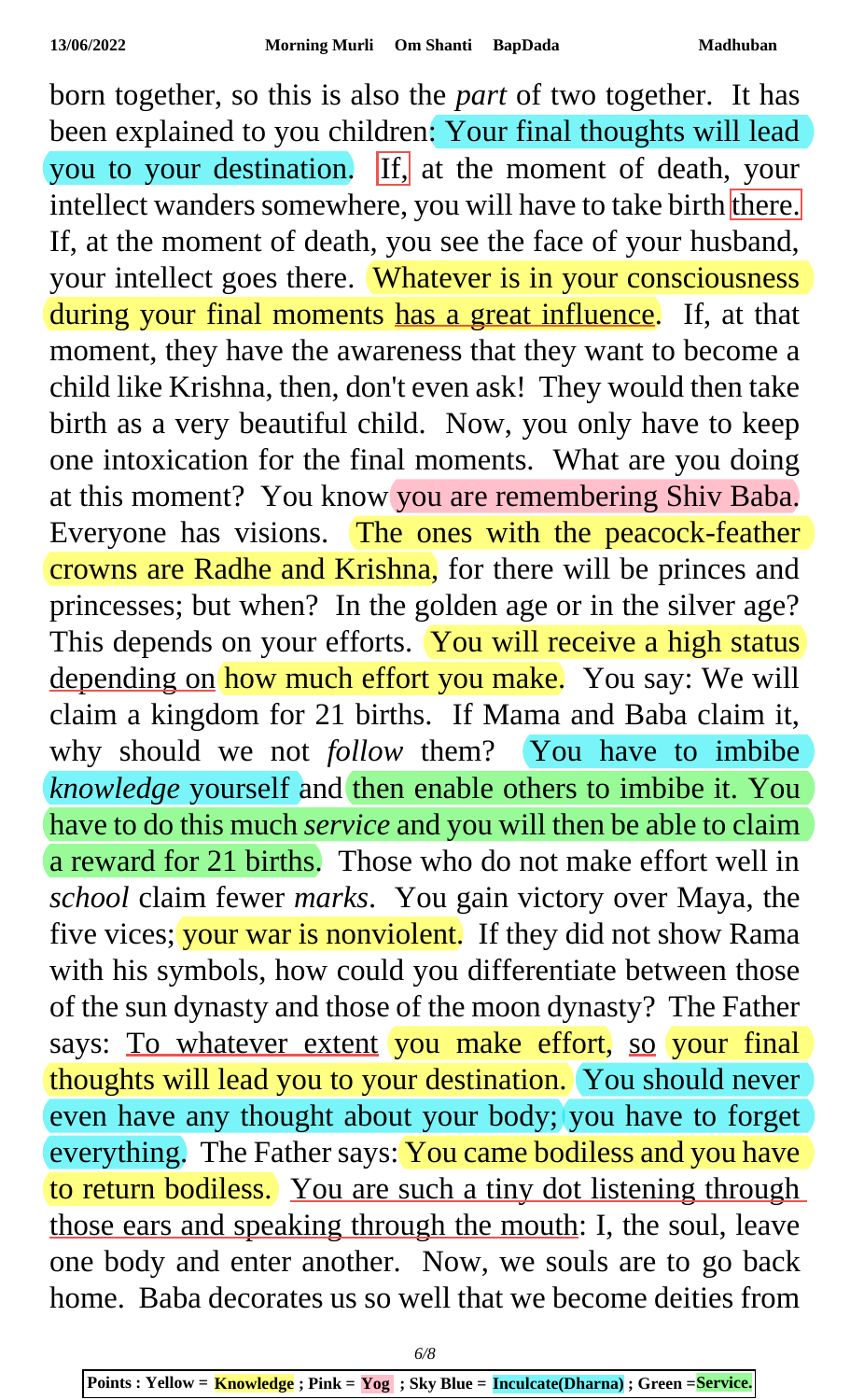human beings. You know that by remembering Shiv Baba we become like them. It is also mentioned in the Gita: Remember Me and the inheritance and you will become the masters of heaven. This is absolutely easy. You also understand: Truly, we claim the inheritance from You through Brahma, cycle after cycle. It is also sung: Establishment of the deity religion took place through Brahma. By failing, you go into the silver age, the warrior religion. Through Brahma, there is establishment of three religions: the Brahmin, the deity and the warrior. In the golden age, there is no other religion; the rest come later on, and so we do not have any *connection* with them. The people of Bharat have forgotten they belong to the original eternal deity religion, but that too is *part* of the *drama* and it has been created in that way. Achcha.

To the sweetest, beloved, long-lost and now-found children, love remembrance and *good morning* from the Mother, the Father, BapDada. The spiritual Father says namaste to the spiritual children.

## **Essence for dharna:**

- 1. You have to do the business of studying and teaching others on the basis of shrimat. Remain firm on the destiny of the *drama*. Do not worry about anything.
- 2. At the end, no one but the Father has to be remembered. Therefore, practise forgetting even the body. You have to become bodiless.

## **Blessing: May you become a complete Vaishnav and a successful tapaswi who doesn't** *touch* **anything bad with your mind or intellect.**

Those with the *personality* and *royalty* of purity cannot *touch* anything bad with their minds or intellects. Just as in Brahmin life, any physical attraction or physically *touching* is impurity,